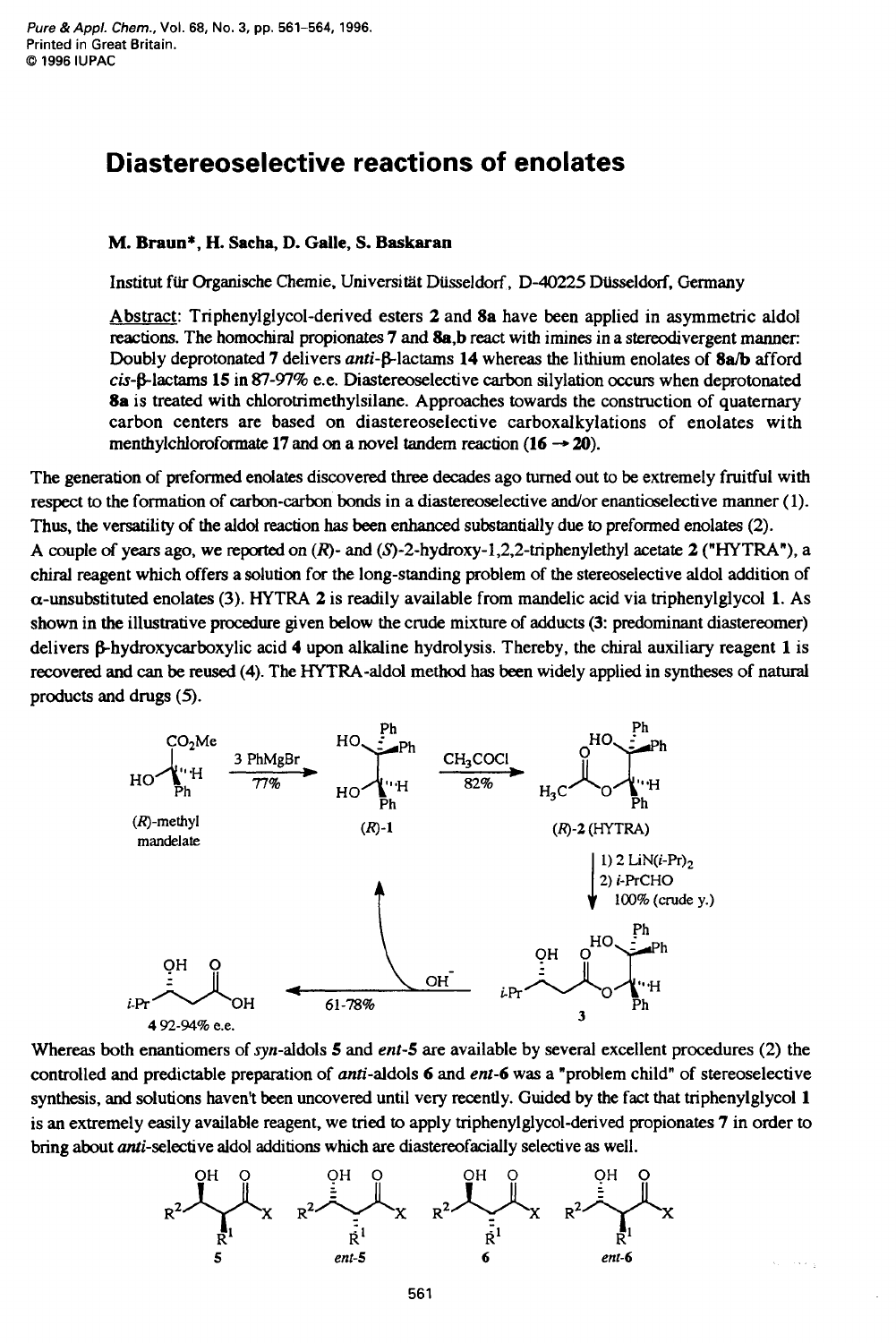Thus, triphenylglycol **1** is esterified to give the propionate **7**  (96%) which is converterd into the O-silyl-<br>subsequent acidic hydrolysis. When 8 is protected ester **8** by one pot deprotonation, silylation, and subsequent acidic hydrolysis. When **8** is M. BRAUN *et al.*<br>
Thus, triphenylglycol 1 is esterified to give the propionate 7 (96%) which is converterd into the O-silyl-<br>
protected ester 8 by one pot deprotonation, silylation, and subsequent acidic hydrolysis. When **cyclopentadienyl-zirconium.** and finally treated with aldehydes, the predominant formation of anti-adducts Thus, triphenylglycol 1 is esterified to give the propionate 7 (96%) which is converterd into the O-silyl-protected ester 8 by one pot deprotonation, silylation, and subsequent acidic hydrolysis. When 8 is deprotonated wi well: diastereomeric ratios of **9a** : **9b** range from 95 : **5** to > 98 : 2. Alkaline hydrolysis of the esters **<sup>9</sup>** diols 11  $(R = i-Pr, t-Bu)$  in enantiomeric excesses of  $> 96\%$  e.e. (6a). provides carboxylic acids (e. g.  $10$ ,  $R = Ph$  in  $96\%$  e.e.). On the subsequent acidic hydrolysis. When 8 is<br>ransmetalated by the addition of dichloro-<br>the predominant formation of *anti*-adducts<br>gh diastereofacial selectivity is reached as<br> $98:2$ . Alkaline hydrolysis of the esters 9<br>other



The X-ray structure analysis of **8** (6b), shown in Fig. **1,** reveals a remarkably long carbon-carbon distance (1.56 **A)** of the triphenylethane moiety (C4C5). **This** is explained by the accumulation of sterically demanding substituents at vicinal carbon atoms, and one may assume that the bulkiness of the diphenyltrimethylsiloxy-methane unit plays an important role with respect to the stereoselecivity which is reached in aldol additions of the **corresponding** zirconium enolate.



Fig. 1: **X-Ray** Structure of **8a** Fig. 2 X-Ray Structure of **13** 

The following unexpected reaction might **be** caused by the sterical demand of the alcoholic moiety of the ester **8a:** When the propionate **8a** is deprotonated and the enolate formed thereby is treated with chlorotrimethylsilane, the formation of the silylketene acetal 12 has been anticipated. However, the  $\alpha$ -carbon atom, obviously the most accessible nucleophilic center of the enolate, is silylated rather than the oxygen atom so that the  $\alpha$ -silyl ester 13 is obtained. This carbon silylation reaction occurs with remarkable diastereoselectivity (diastereomeric ratio: **94.5** : 5.5). The configuration of the major diasteromer **13** is proven by the X-ray structure analysis shown in Fig. 2 (6b).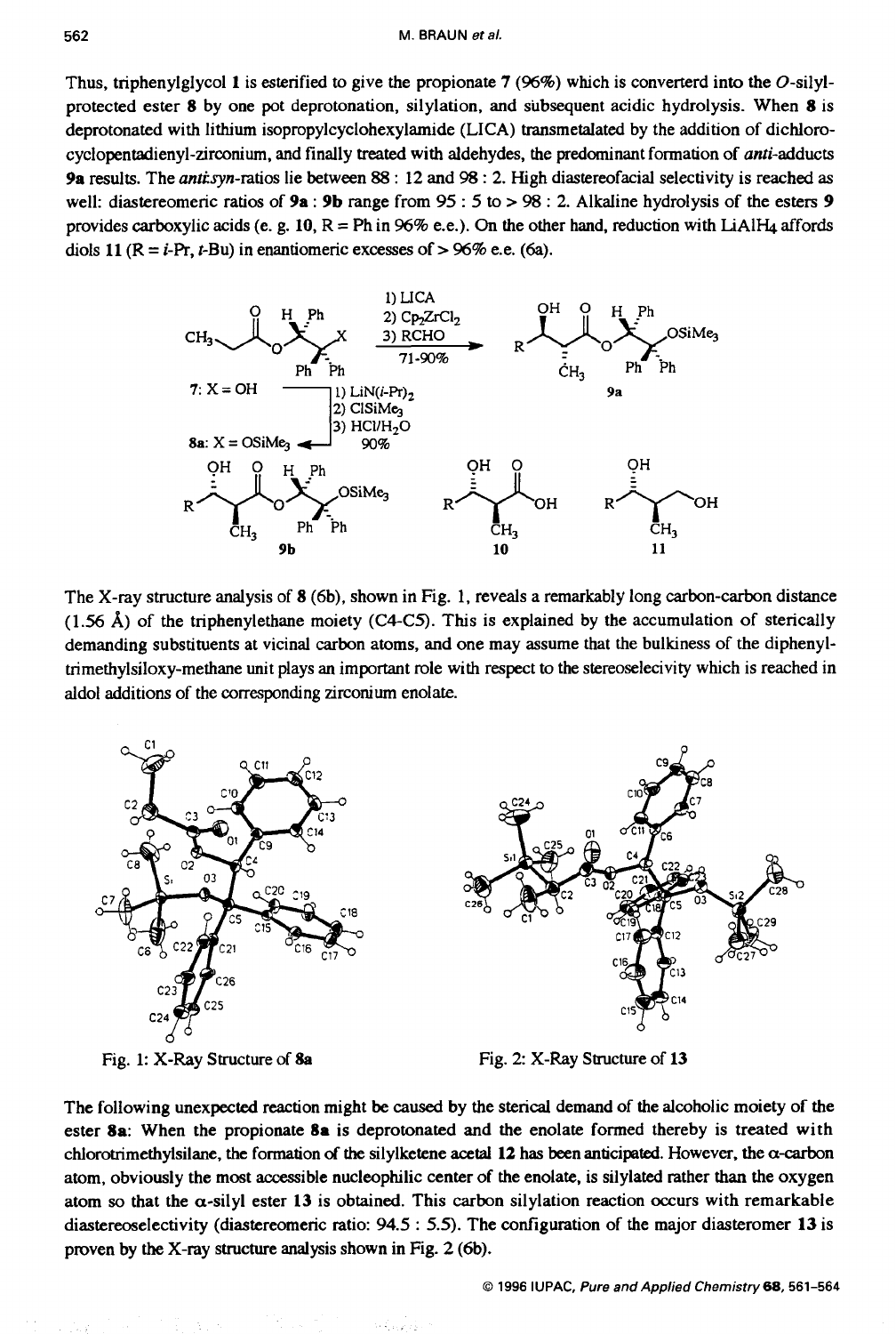

with N-protected imines which leads to the formation of β-lactams. Thus, trans-β-lactams 14 are obtained in the condensation of imines with doubly deprotonated ester **7** whereas cis-azetidinones **15** are formed predominantly when the endates of propionates **8a/b are** allowed to react with imines. The chid auxiliary group is cleaved in situ. Remarkable enantioselectivities of both *trans* and *cis-β-lactams* are reached (Table **1).** 



| Table 1. β-Lactams 14 and 15 by condensation of esters 7 and 8a, b with imines |
|--------------------------------------------------------------------------------|
|                                                                                |
|                                                                                |
| $6 \times 10^{-10}$                                                            |
|                                                                                |
|                                                                                |

Another strategy for **the** stereoselective formation of carbon-carbon bonds relies on the reaction of prochiral enolates with chiral electrophiles. This concept has been used by us for the generation of stereogenic quaternary carbon centers, when we became interested in studies directed towards a synthesis of Fredericamycin **A (7).** To give **an** example, doubly deprotonated indanecarboxylic acid **16** reacts in **a**  diastereoselective carboxalkylation reaction to give predominantly the acid **18a** when treated with the commercially available chloroformate **17** derived from (-)-menthol. The diasteromeric ratio **of 18a** : **18b amounts 9 : 1. However, higher diastereoselectivities can be obtained when either ester or ketone enolates are** used or when the chiral reagent **17** is substituted by the corresponding chloroformate derived from Sphenylmenthd **(8).** 



0 **1996 IUPAC, Pure and Applied Chemistry68,561-564**